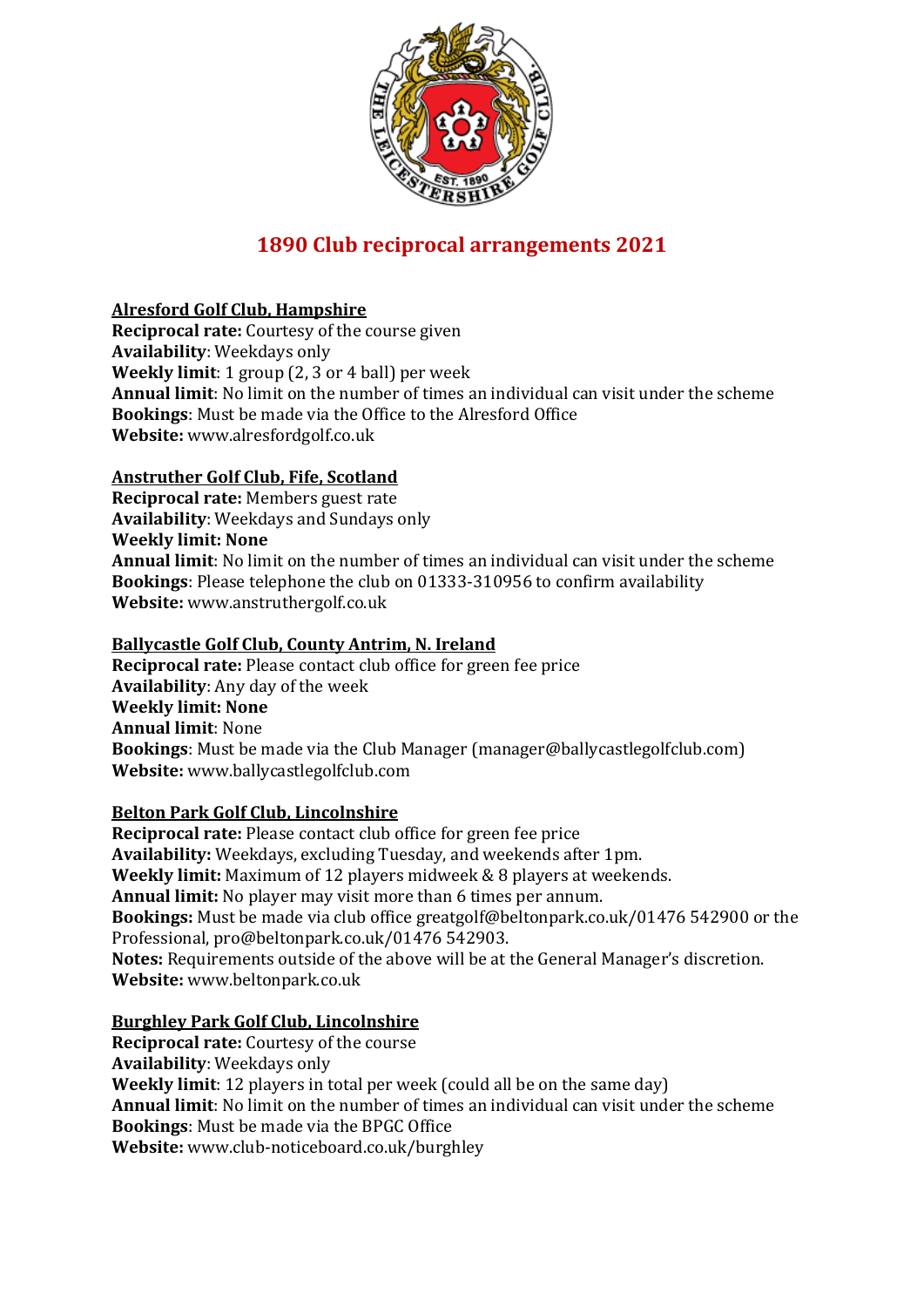# **Charnwood Forest Golf Club, Leicestershire**

**Reciprocal rate:** Please contact club office for green fee price **Availability**: Weekdays only **Weekly limit**: 8 players in total per week (could all be on the same day) **Annual limit**: No limit on the number of times an individual can visit under the scheme **Bookings**: Must be made via the Office to the Charnwood Forest Office **Website:** www.charnwoodforestgolfclub.com

## **Chorleywood Golf Club, Hertfordshire**

**Reciprocal rate:** Courtesy of the course **Availability**: Weekdays only **Weekly limit**: 12 players in total per week (could all be on same day) **Annual limit: None Bookings**: Must be made via the Secretary on 01923-282009 **Website:** www.chorleywoodgolfclub.co.uk

#### **Conwy Golf Club, Caernarvonshire**

**Reciprocal rate:** Please contact the office for green fee price **Availability**: Weekdays after 2pm **Weekly limit**: 8 players per day maximum, but no limit on number per week **Annual limit**: No individual may visit more than 4 times per year **Bookings**: Must be made by contacting the Admin Office on 01492 592423 **Website:** www.conwygolfclub.com

## **Datchet Golf Club, Berkshire**

**Reciprocal rate:** Courtesy of the course **Availability**: Weekdays only **Weekly limit**: 12 players per week in total **Annual limit**: No limit on the number of times an individual can visit under the scheme **Bookings**: Must be made via the Office on 01753-543887 **Website:** www.datchetgolfclub.co.uk

# **Eltham Warren Golf Club, London**

**Reciprocal rate:** Members Guest rate **Availability**: Weekdays only **Weekly limit: None Annual limit**: No limit on the number of times an individual can visit under the scheme **Bookings**: Must be made via the Office to the Eltham Warren Office **Website:** www.elthamwarrengolfclub.co.uk

#### **Lamberhurst Golf Club, Kent**

**Reciprocal rate:** Please contact the office for green fee price **Availability**: Weekdays and weekends, but not before 12 noon on Wednesdays and at weekends **Weekly limit: None** 

**Annual limit**: No limit on the number of times an individual can visit under the scheme **Bookings**: Must be made via the Lamberhurst Pro Shop on 01892-890591 **Website:** www.lamberhurstgolfclub.com

#### **North Wiltshire Golf Club, Wiltshire**

**Reciprocal rate:** Please contact the office for green fee price **Availability**: Weekdays and some weekend play depending on availability **Weekly limit**: 8 players per day maximum, and 12 players per week maximum **Annual limit**: No individual may visit more than twice a year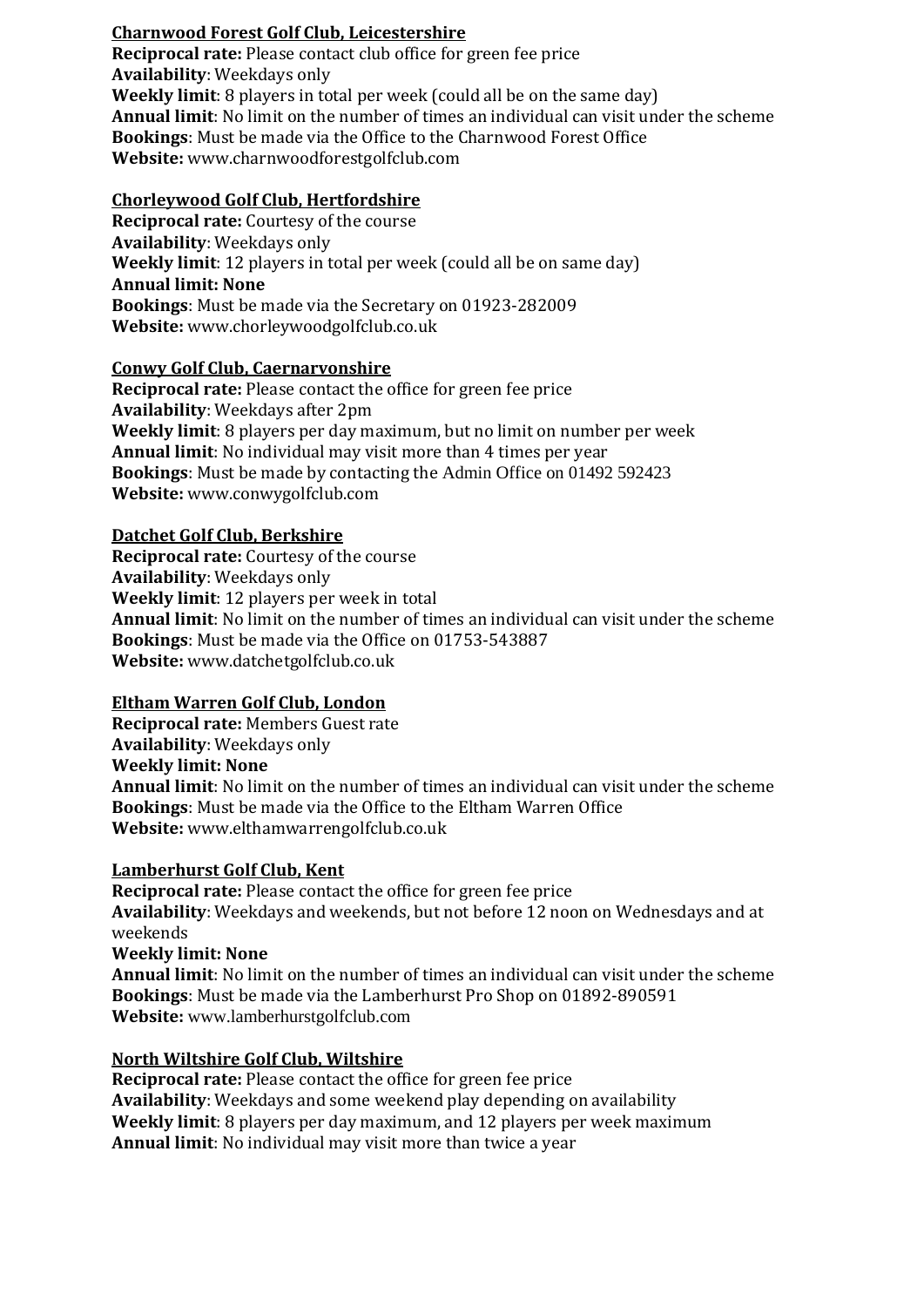**Bookings**: Must be made via the Office to the North Wilts Office **Website:** www.northwiltsgolf.com

## **Penrith Golf Club, Cumbria**

**Reciprocal rate:** Members Guest Rate **Availability**: Weekdays and Saturdays only **Weekly limit: None Annual limit**: No individual may play more than 6 times a year **Bookings**: Must be made via the Office to the Penrith Secretary or Pro Shop (01768- 891919, Options 1 or 2) **Website:** www.penrithgolfclub.co.uk

# **St Neots Golf Club, Cambridgeshire**

**Reciprocal rate:** Courtesy of the course, or parity with home club if they levy a charge **Availability**: Weekdays after 10:00 and weekends after 15:00, subject to course availability **Weekly limit**: No more than 8 players per week (could all be on the same day) **Annual limit**: No limit on the number of times an individual can visit under the scheme **Bookings**: Must be made via the St Neots Pro Shop (01480 - 476513) **Website:** www.stneotsgolfclub.co.uk

## **Tavistock Golf Club, Devon**

**Reciprocal rate:** Please contact the office for green fee price **Availability**: Weekdays and Weekends **Weekly limit: None Annual limit**: No limit on the number of times an individual can visit under the scheme **Bookings**: Must be made via the Office to the Tavistock Office **Website:** www.tavistockgolfclub.co.uk

## **The Glamorganshire Golf Club, South Wales**

**Reciprocal rate:** Courtesy of the course given **Availability**: Weekdays only **Weekly limit**: 2 tee times per week maximum (could be on the same day) **Annual limit**: No limit on the number of times an individual can visit under the scheme **Bookings**: Must be made via the club office and The Glamorganshire Golf Club Office on 029-2070-1185, extension 3 **Website:** www.glamorganshiregolfclub.co.uk

#### **West Hertfordshire Golf Club, Hertfordshire**

**Reciprocal rate:** Courtesy of the course, or parity with other club if a charge is levied **Availability**: Weekdays after 10:00 and weekends after15:00, subject to course availability **Weekly limit**: 8 players per week maximum

**Annual limit**: No individual may visit under this scheme more than twice a year **Bookings**: Must be made via the Office to the West Herts Office (01923-236484) **Website:** www.westhertsgolfclub.co.uk

# **West Linton Golf Club, Edinburgh**

**Reciprocal rate:** Please contact the office for green fee price **Availability**: Weekdays and after 1pm at Weekends **Weekly limit: None Annual limit**: No limit on the number of times an individual can visit under the scheme